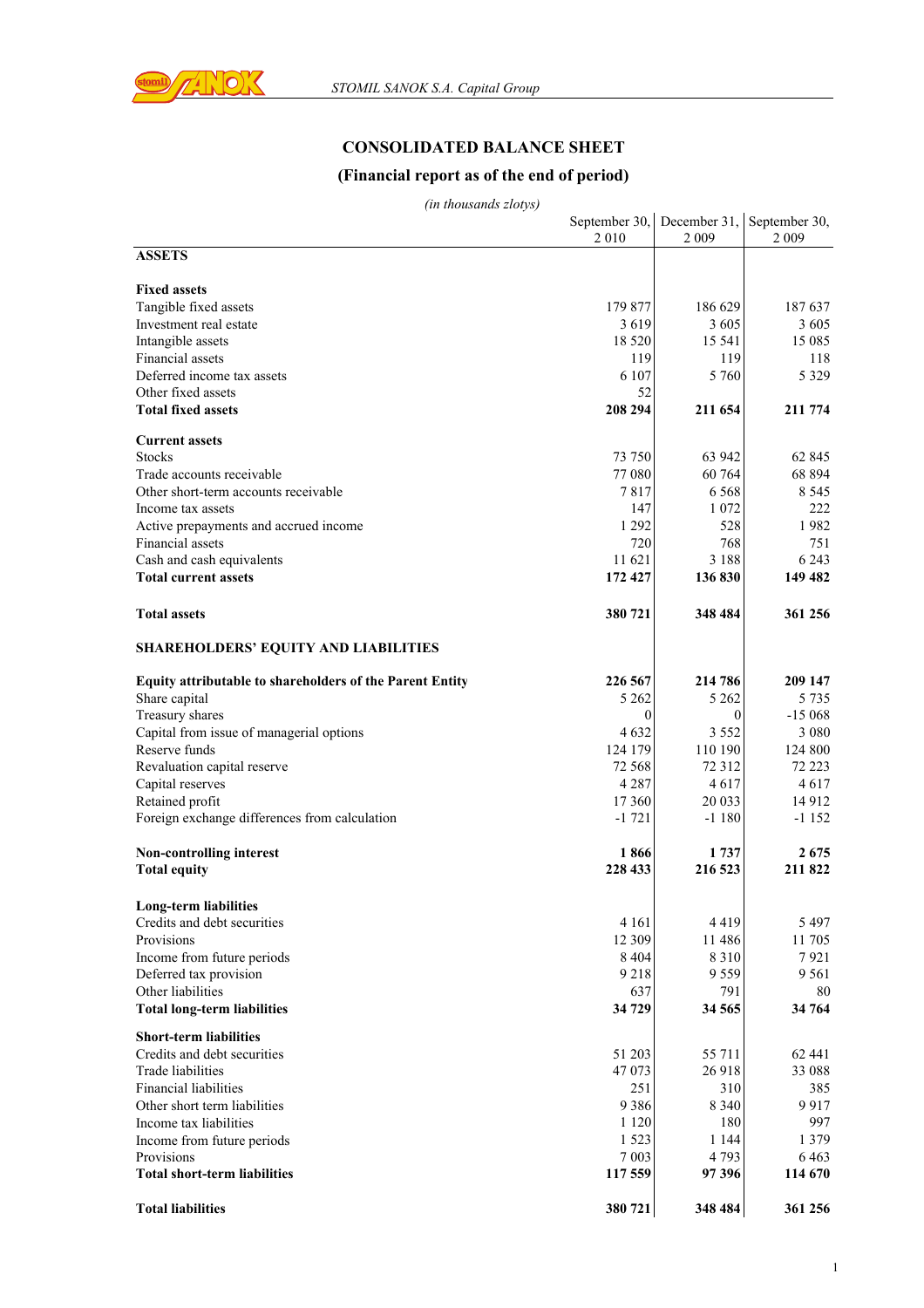

# **CONSOLIDATED PROFIT AND LOSS ACCOUNT** *(in thousands zlotys)*

|                                                   | 01.07.2010 | 01.01.2010- | 01.07.2009- | 01.01.2009-<br>30.09.2009 |  |
|---------------------------------------------------|------------|-------------|-------------|---------------------------|--|
|                                                   | 30.09.2010 | 30.09.2010  | 30.09.2009  |                           |  |
|                                                   |            |             |             |                           |  |
| <b>Sales revenue</b>                              | 142 214    | 356 525     | 118 436     | 293 460                   |  |
| <b>Cost of sales</b>                              | 108 314    | 280 359     | 89 843      | 229 103                   |  |
| Gross profit on sales                             | 33 900     | 76 166      | 28 593      | 64 357                    |  |
| Selling cost                                      | 7568       | 21 997      | 6659        | 18738                     |  |
| General and administrative expenses               | 5 7 7 2    | 20 052      | 6798        | 20 4 64                   |  |
| <b>Core business result</b>                       | 20 560     | 34 117      | 15 136      | 25 15 5                   |  |
| Other operating income                            | 483        | 1626        | 1662        | 5 3 1 2                   |  |
| Other operating expenses                          | 451        | 2031        | 449         | 1994                      |  |
| <b>Operating result</b>                           | 20 592     | 33 712      | 16 349      | 28 473                    |  |
| Financial income                                  | $-4313$    | 324         | $-521$      | $-471$                    |  |
| Financial expenses                                | 819        | 2 2 0 3     | 2 0 6 6     | 6656                      |  |
| Pre-tax profit                                    | 15 4 60    | 31 833      | 13762       | 21 346                    |  |
| Income tax                                        | 3646       | 7592        | 3 0 8 6     | 5 287                     |  |
| Current                                           | 3 4 1 0    | 7998        | 2 4 8 1     | 5 2 1 8                   |  |
| Deferred                                          | 236        | $-406$      | 605         | 69                        |  |
| Net profit                                        | 11814      | 24 24 1     | 10 676      | 16 059                    |  |
| attributable to shareholders of the Parent Entity | 11 605     | 23 397      | 10 653      | 15 730                    |  |
| attributable to non-controlling interest          | 209        | 844         | 24          | 330                       |  |
| Weighted average number of shares                 |            | 26 308 502  |             | 28 673 180                |  |
| Earnings per share                                |            | 0,89        |             | 0,55                      |  |
| Weighted average diluted number of shares         |            | 27 186 486  |             | 29 264 454                |  |
| Diluted earnings per share                        |            | 0,86        |             | 0,54                      |  |
| Revenue from sales of products                    | 124 387    | 320 339     | 107 617     | 271 593                   |  |
| Revenue from sales of products and materials      | 13 3 23    | 29 24 2     | 6975        | 14 9 14                   |  |
| Other revenues                                    | 4 5 0 4    | 6 9 4 4     | 3 8 4 4     | 6953                      |  |
| <b>Total sales revenue</b>                        | 142 214    | 356 525     | 118 436     | 293 460                   |  |
| including                                         |            |             |             |                           |  |
| - revenue generated locally                       | 63 863     | 164 073     | 54 777      | 140 279                   |  |
| - revenue from foreign contractors                | 78 351     | 192 452     | 63 659      | 153 181                   |  |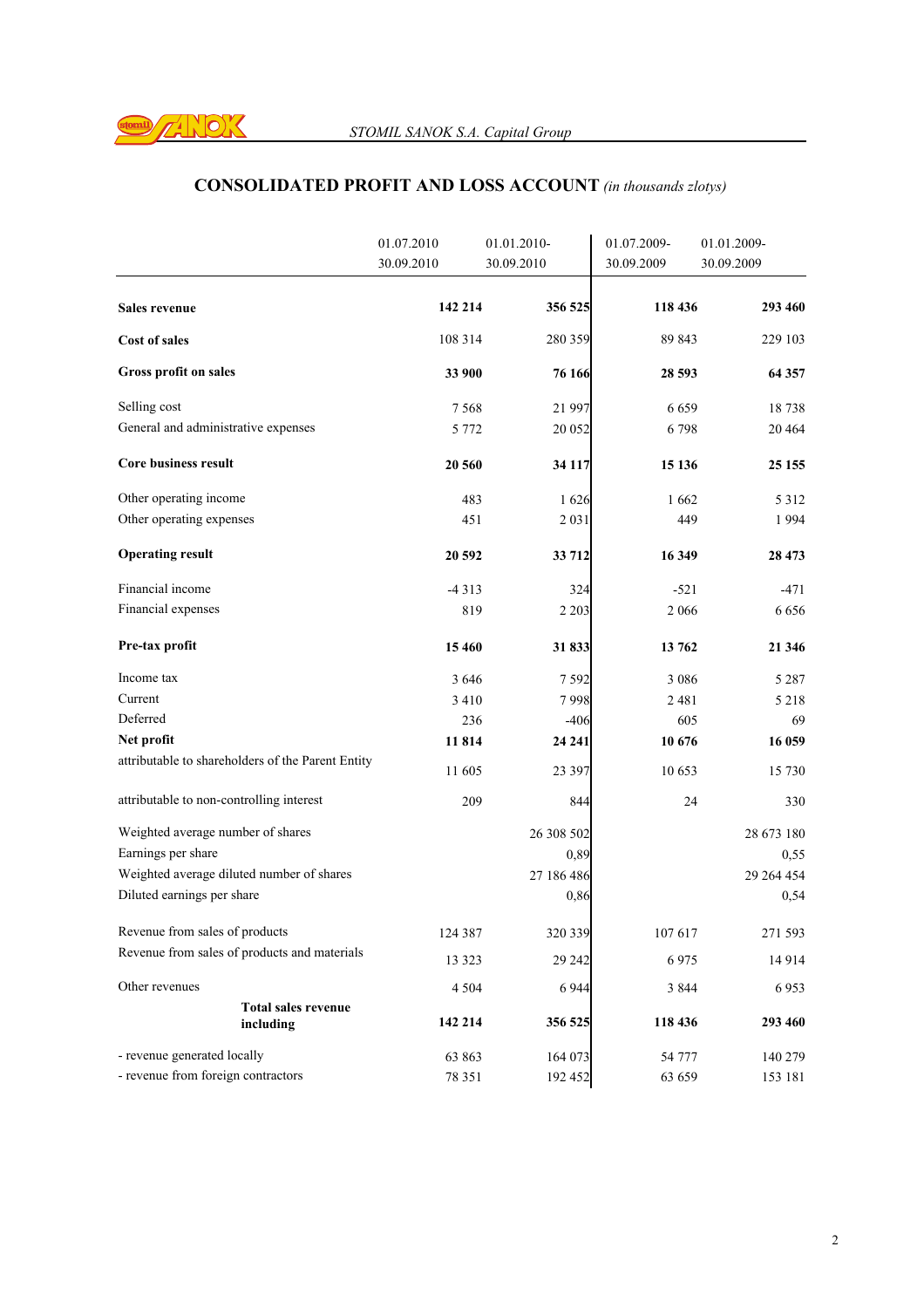

### **CONSOLIDATED CASH FLOW STATEMENT**

*(in thousands zlotys)*

|                                                            |                  | for 9 months until for 9 months until |
|------------------------------------------------------------|------------------|---------------------------------------|
|                                                            | 30.09.2010       | 30.09.2009                            |
| <b>Cash-flow from operating activities</b>                 |                  |                                       |
| Net profit                                                 | 23 397           | 15 730                                |
| Total adjustments:                                         | 27 15 1          | 32 900                                |
| Profit attributable to the non-controlling shareholders    | 844              | 330                                   |
| Depreciation                                               | 23 471           | 22 4 35                               |
| Net foreign exchange (gains) losses                        | $-694$           | 6 7 3 7                               |
| Net interest and dividends                                 | 1798             | 2 5 2 3                               |
| Income tax on profit before taxation                       | 7998             | 5 2 1 8                               |
| (Gains) losses from investing activities                   | $-233$           | $-327$                                |
| Change in provisions                                       | 2692             | $-981$                                |
| Change in stocks                                           | $-9808$          | 3 3 7 8                               |
| Change in accounts receivable                              | $-15930$         | $-7276$                               |
| Change in liabilities                                      | 24 181           | 10 183                                |
| Change in active prepayments and accrued income            | $-690$           | $-498$                                |
| Other adjustments                                          | 756              | $-4659$                               |
| Income tax paid                                            | $-7234$          | $-4163$                               |
| Net cash from operating activities                         | 50 548           | 48 630                                |
| Cash flow from investing activities                        |                  |                                       |
| Income from sales of tangible and non-tangible assets      | 6984             | 7028                                  |
| Other investing cash inflow                                | $\mathbf{0}$     | 5 1 3 7                               |
| Acquisition of tangible and non-tangible fixed assets      | $-27363$         | $-18513$                              |
| Dividend paid to minority shareholders                     | $-871$           | $-343$                                |
| Other investing cash outflow                               | $-3167$          | 1 1 4 2                               |
| Net cash from investing activities                         | $-24417$         | $-5549$                               |
| <b>Cash-flow from financing activities</b>                 |                  |                                       |
| Proceeds from credits taken                                | 3 2 7 5          | 7633                                  |
| Other financing cash inflow                                | 43               | $\theta$                              |
| Repayment of credits                                       | $-8042$          | $-28658$                              |
| Exchange differences                                       | 868              | $-6787$                               |
| Interest paid                                              | $-1803$          | $-2507$                               |
| Acquisition of treasury shares                             | $\boldsymbol{0}$ | $-11552$                              |
| Dividend paid to shareholders                              | $-11839$         | $\theta$                              |
| Other financing cash outflow                               | $-249$           | $-266$                                |
| Net cash from financing activities                         |                  |                                       |
|                                                            | $-17747$         | $-42137$                              |
| Change in cash                                             | 8 3 8 4          | 944                                   |
| Change in cash resulting from foreign exchange differences | 49               | 62                                    |
| Cash at beginning of period                                | 3 1 8 8          | 5 2 3 7                               |
| Change in net cash                                         | 8 4 3 3          | 1 0 0 6                               |
| Cash at end of period                                      | 11 621           | 6 2 4 3                               |
| including restricted cash                                  | 1538             | 750                                   |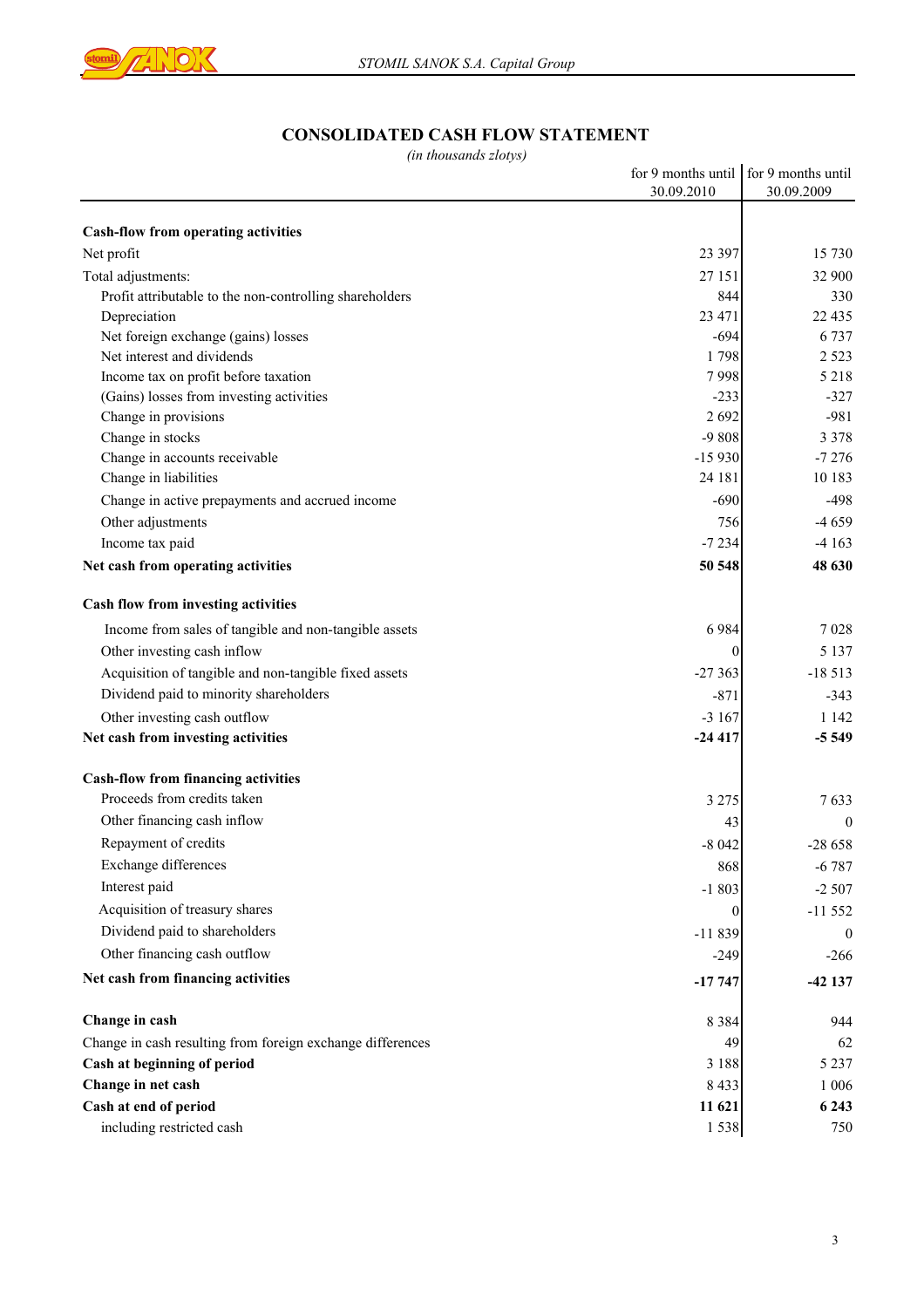

### **BALANCE SHEET OF DOMINANT UNDERTAKING "STOMIL SANOK" SA**

#### **(Financial report as of the end of period)**

| (in thousands zlotys)                       |          |                                          |          |
|---------------------------------------------|----------|------------------------------------------|----------|
|                                             |          | September 30, December 31, September 30, |          |
|                                             | 2010     | 2 0 0 9                                  | 2 0 0 9  |
| <b>ASSETS</b>                               |          |                                          |          |
|                                             |          |                                          |          |
| <b>Fixed assets</b>                         |          |                                          |          |
| Tangible fixed assets                       | 138 539  | 143 554                                  | 142 561  |
| Investment real estate                      | 109      | 109                                      | 109      |
| Intangible assets                           | 17485    | 14 4 04                                  | 14 135   |
|                                             |          | 18919                                    |          |
| Financial assets                            | 19 26 5  |                                          | 20464    |
| Deferred income tax assets                  | 4 1 0 8  | 3676                                     | 4 0 6 1  |
| Long-term accounts receivable               | 52       | 0                                        | $\theta$ |
| <b>Total fixed assets</b>                   | 179 558  | 180 662                                  | 181 330  |
|                                             |          |                                          |          |
| <b>Current assets</b>                       |          |                                          |          |
| <b>Stocks</b>                               | 47 751   | 42 120                                   | 39888    |
| Trade accounts receivable                   | 104 447  | 83 731                                   | 93 144   |
| Other short-term accounts receivable        | 5 5 4 8  | 3 0 4 7                                  | 3 7 3 0  |
| Income tax assets                           | 0        | 932                                      | $\theta$ |
| Active prepayments and accrued income       | 928      | 388                                      | 1620     |
| Financial assets                            | 5 0 6 3  | 4457                                     | 3 7 5 1  |
| Cash and cash equivalents                   | 2048     | 126                                      | 1969     |
| <b>Total current assets</b>                 | 165 785  | 134 801                                  | 144 102  |
|                                             |          |                                          |          |
|                                             |          |                                          |          |
| <b>Total assets</b>                         | 345 343  | 315 463                                  | 325 432  |
|                                             |          |                                          |          |
| <b>SHAREHOLDERS' EQUITY AND LIABILITIES</b> |          |                                          |          |
|                                             |          |                                          |          |
| Shareholders' equity                        |          |                                          |          |
| Share capital                               | 5 2 6 2  | 5 2 6 2                                  | 5 7 3 5  |
| Treasury shares                             | 0        | $\theta$                                 | $-15068$ |
| Capital from issue of managerial options    | 4 6 3 2  | 3 5 5 2                                  | 3 0 8 0  |
| Reserve funds                               | 115 636  | 102 610                                  | 117 203  |
| Revaluation capital reserve                 | 68 116   | 67865                                    | 67 777   |
| Retained profit                             | 25 143   | 25 202                                   | 19 140   |
|                                             |          |                                          |          |
| Total shareholders' equity                  | 218 789  | 204 491                                  | 197867   |
|                                             |          |                                          |          |
| <b>Long-term liabilities</b>                |          |                                          |          |
| Provisions                                  | 11 940   | 11 120                                   | 11 162   |
|                                             |          |                                          |          |
| Income from future periods                  | 8 2 9 9  | 8 1 7 0                                  | 7822     |
| Deferred tax provision                      | 8 2 1 9  | 8634                                     | 8649     |
| <b>Total long-term liabilities</b>          | 28 4 58  | 27924                                    | 27 633   |
| <b>Short-term liabilities</b>               |          |                                          |          |
|                                             |          |                                          |          |
| Credits and debt securities                 | 44 3 3 3 | 49 9 26                                  | 56 459   |
| <b>Trade liabilities</b>                    | 38 867   | 21 085                                   | 28 4 8 9 |
| Financial liabilities                       | 0        | $\theta$                                 | 165      |
| Other short term liabilities                | 6579     | 7 1 5 1                                  | 7320     |
| Income tax liabilities                      | 904      | $\theta$                                 | 747      |
| Income from future periods                  | 1438     | 806                                      | 1 2 4 7  |
| Provisions                                  | 5975     | 4 0 8 0                                  | 5 5 0 5  |
| <b>Total short-term liabilities</b>         | 98 0 96  | 83 048                                   | 99 932   |
|                                             |          |                                          |          |
| <b>Total liabilities</b>                    | 345 343  | 315 463                                  | 325 432  |
|                                             |          |                                          |          |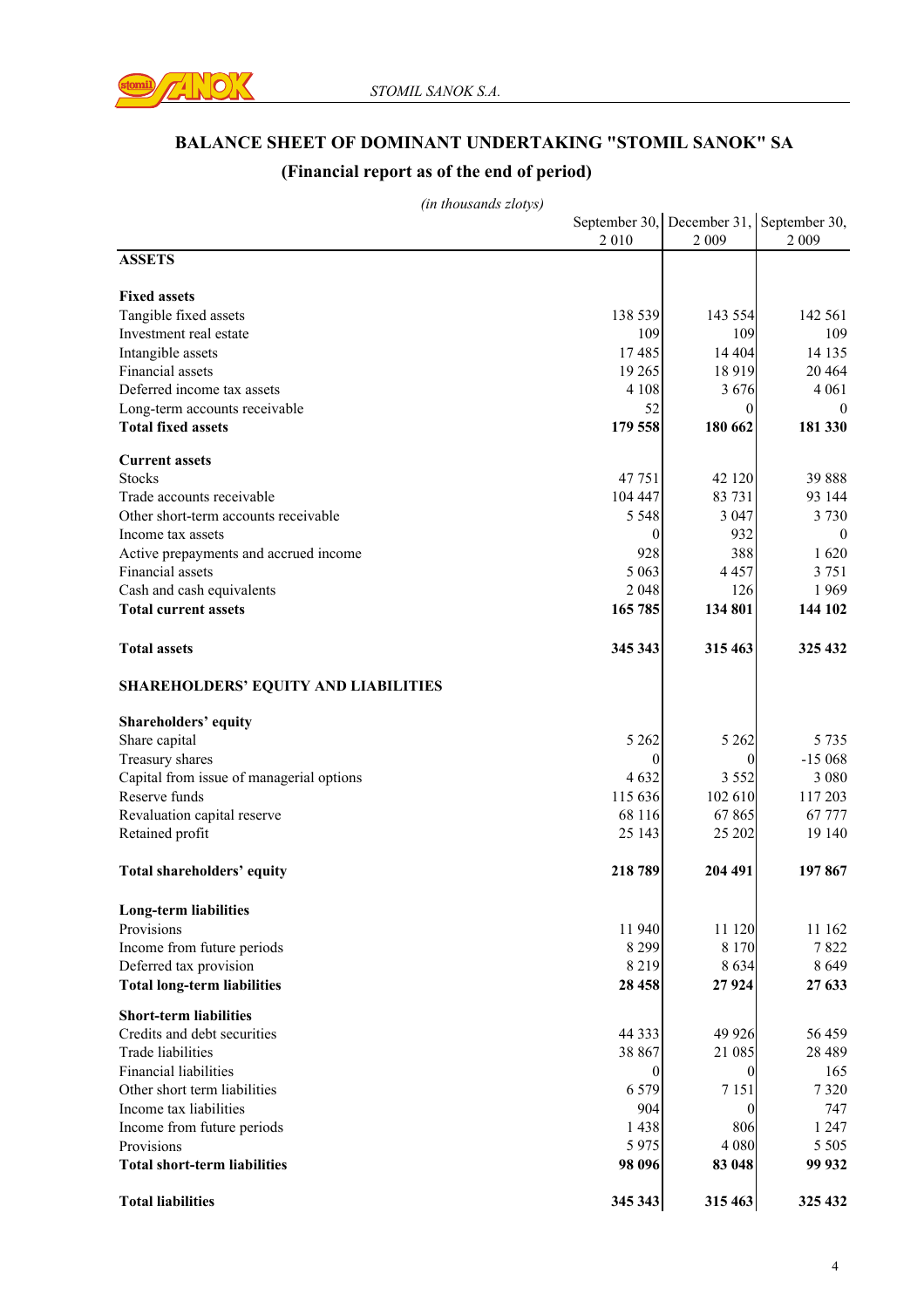

#### *STOMIL SANOK S.A.*

#### **PROFIT AND LOSS ACCOUNT OF DOMINANT UNDERTAKING "STOMIL SANOK" S.A.**

*(in thousand zlotys)*

|                                              | 01.07.2010 | 01.01.2010- | 01.07.2009- | 01.01.2009- |
|----------------------------------------------|------------|-------------|-------------|-------------|
|                                              | 30.09.2010 | 30.09.2010  | 30.09.2009  | 30.09.2009  |
|                                              | 115 513    | 300 706     | 107 239     | 264 124     |
| <b>Sales revenue</b>                         | 91 052     | 244 136     | 85 212      | 215 738     |
| <b>Cost of sales</b>                         |            |             |             |             |
| Gross profit on sales                        | 24 4 61    | 56 570      | 22 027      | 48 386      |
| Selling cost                                 | 4 3 2 2    | 12 050      | 3 6 6 4     | 10 255      |
| General and administrative expenses          | 4566       | 14 177      | 4698        | 14 4 45     |
| <b>Core business result</b>                  | 15 573     | 30 343      | 13 665      | 23 686      |
| Other operating income                       | 248        | 1 1 1 2     | 266         | 3469        |
| Other operating expenses                     | 299        | 1 3 8 5     | 461         | 1 3 5 0     |
| <b>Operating result</b>                      | 15 5 22    | 30 070      | 13 470      | 25805       |
| Financial income                             | $-320$     | 2862        | 116         | 980         |
| Financial expenses                           | 403        | 1 3 5 5     | $-217$      | 2865        |
| Pre-tax profit                               | 14 799     | 31 577      | 13803       | 23 9 20     |
| Income tax                                   | 3 0 2 4    | 6 4 3 4     | 2888        | 4780        |
| Current                                      | 3 1 5 0    | 7 0 0 3     | 2 3 1 9     | 4667        |
| Deferred                                     | $-126$     | $-569$      | 569         | 113         |
| Net profit                                   | 11 775     | 25 143      | 10 915      | 19 140      |
| Weighted average number of shares            |            | 26 308 502  |             | 28 673 180  |
| Earnings per share                           |            | 0,96        |             | 0,67        |
| Weighted average diluted number of shares    |            | 27 186 486  |             | 29 264 454  |
| Diluted earnings per share                   |            | 0,92        |             | 0,65        |
| Revenue from sales of products               | 109 925    | 290 828     | 96 137      | 249 261     |
| Revenue from sales of products and materials | 1 0 8 3    | 2933        | 7259        | 7910        |
| Other revenues                               | 4 5 0 5    | 6 9 4 5     | 3843        | 6953        |
| Total sales revenue including                | 115 513    | 300 706     | 107 239     | 264 124     |
| - revenue generated locally                  | 49 866     | 137 575     | 44 245      | 125 418     |
| - revenue from foreign contractors           | 65 647     | 163 131     | 62 994      | 138 706     |